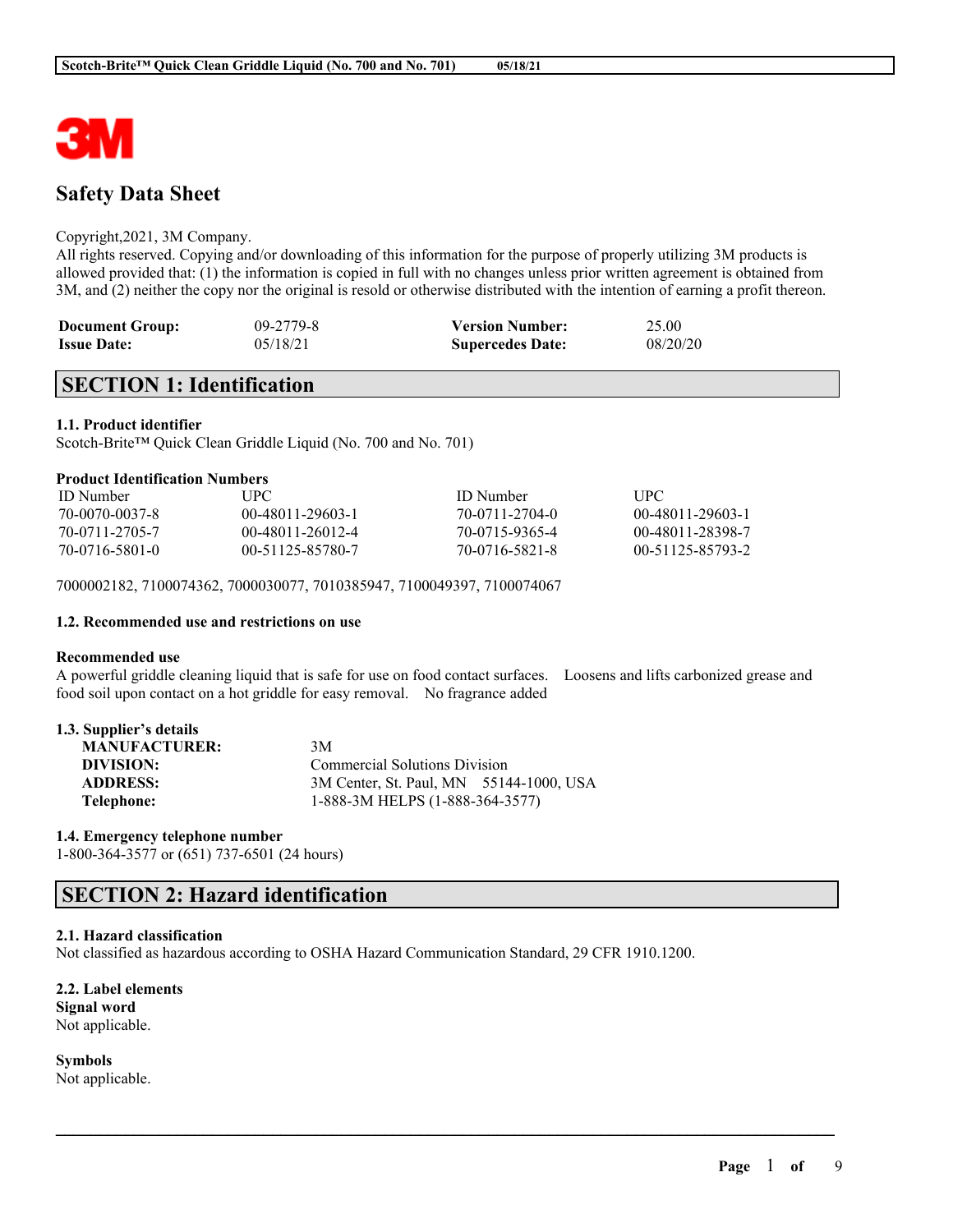### **Pictograms**

Not applicable.

### **Supplemental Information:**

May cause thermal burns.

# **SECTION 3: Composition/information on ingredients**

| Ingredient                 | C.A.S. No.      | $\frac{9}{6}$ by Wt        |
|----------------------------|-----------------|----------------------------|
| <b>IGLYCERIN</b>           | $156 - 81 - 5$  | 40 - 70 Trade Secret $*$   |
| <b>WATER</b>               | 17732-18-5      | 10 - 30 Trade Secret *     |
| <b>POTASSIUM CARBONATE</b> | 584-08-7        | 7 - 13 Trade Secret *      |
| <b>ISODIUM CARBONATE</b>   | $1497 - 19 - 8$ | 1 - 5 Trade Secret *       |
| <b>TARTRAZINE</b>          | 1934-21-0       | $0.1 - 0.2$ Trade Secret * |

\*The specific chemical identity and/or exact percentage (concentration) of this composition has been withheld as a trade secret.

# **SECTION 4: First aid measures**

#### **4.1. Description of first aid measures**

#### **Inhalation:**

Remove person to fresh air. If you feel unwell, get medical attention.

#### **Skin Contact:**

During heating: Immediately flush skin with large amounts of cold water for at least 15 minutes. DO NOT ATTEMPT TO REMOVE MOLTEN MATERIAL. Cover affected area with a clean dressing. Get immediate medical attention.

#### **Eye Contact:**

During heating: Immediately flush eyes with large amounts of water for at least 15 minutes. DO NOT ATTEMPT TO REMOVE MOLTEN MATERIAL. Get immediate medical attention.

#### **If Swallowed:**

Rinse mouth. If you feel unwell, get medical attention.

#### **4.2. Most important symptoms and effects, both acute and delayed**

No critical symptoms or effects. See Section 11.1, information on toxicological effects.

#### **4.3. Indication of any immediate medical attention and special treatment required**

Not applicable.

# **SECTION 5: Fire-fighting measures**

#### **5.1. Suitable extinguishing media**

Use a fire fighting agent suitable for the surrounding fire.

#### **5.2. Special hazards arising from the substance or mixture**

None inherent in this product.

#### **Hazardous Decomposition or By-Products**

| <b>Substance</b> | <b>Condition</b>  |
|------------------|-------------------|
| Acrolein         | During Combustion |
| Hydrocarbons     | During Combustion |
| Formaldehyde     | During Combustion |
| Carbon monoxide  | During Combustion |
|                  |                   |

 $\mathcal{L}_\mathcal{L} = \mathcal{L}_\mathcal{L} = \mathcal{L}_\mathcal{L} = \mathcal{L}_\mathcal{L} = \mathcal{L}_\mathcal{L} = \mathcal{L}_\mathcal{L} = \mathcal{L}_\mathcal{L} = \mathcal{L}_\mathcal{L} = \mathcal{L}_\mathcal{L} = \mathcal{L}_\mathcal{L} = \mathcal{L}_\mathcal{L} = \mathcal{L}_\mathcal{L} = \mathcal{L}_\mathcal{L} = \mathcal{L}_\mathcal{L} = \mathcal{L}_\mathcal{L} = \mathcal{L}_\mathcal{L} = \mathcal{L}_\mathcal{L}$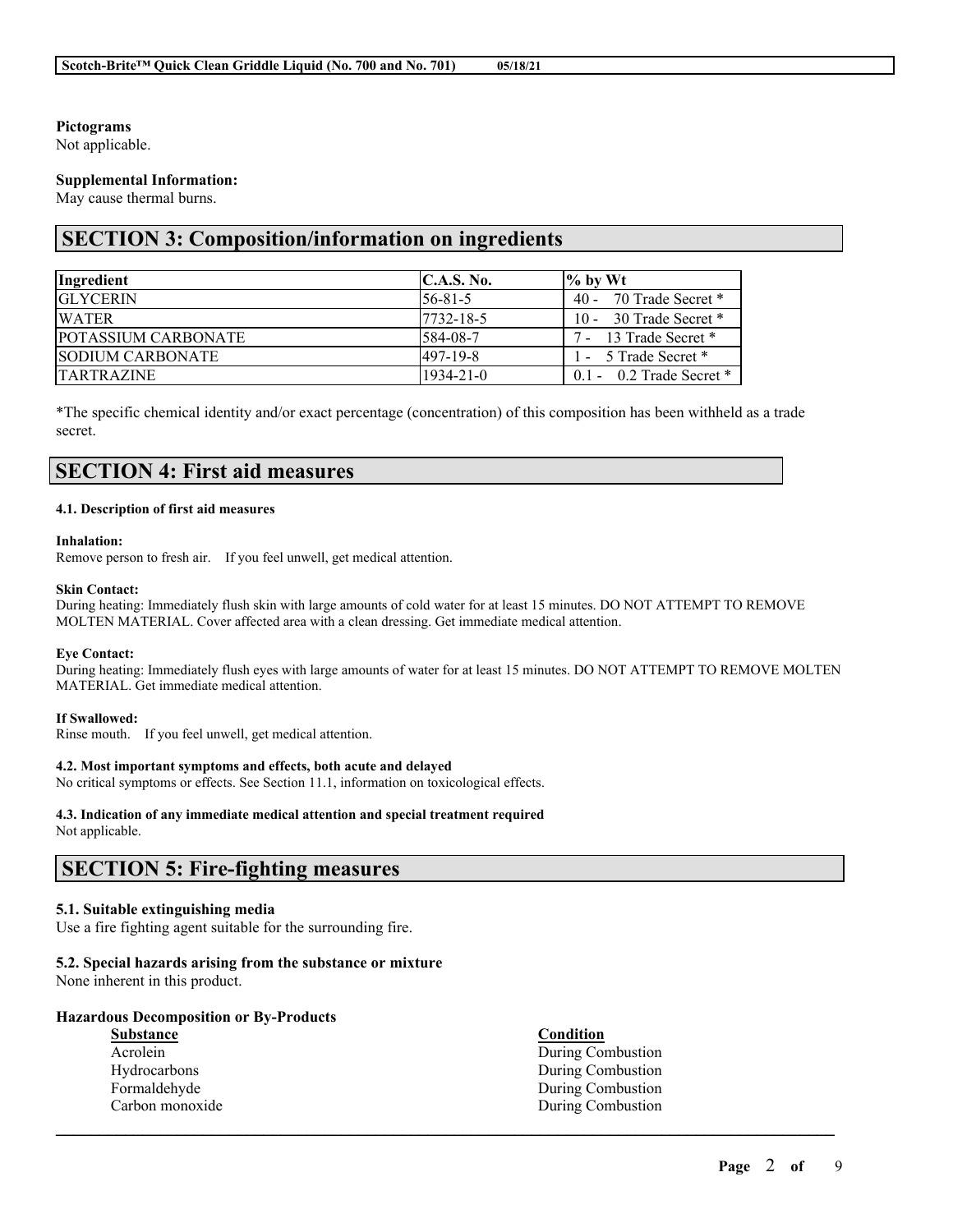Carbon dioxide During Combustion

### **5.3. Special protective actions for fire-fighters**

No special protective actions for fire-fighters are anticipated.

# **SECTION 6: Accidental release measures**

# **6.1. Personal precautions, protective equipment and emergency procedures**

Evacuate area. Ventilate the area with fresh air. For large spill, or spills in confined spaces, provide mechanical ventilation to disperse or exhaust vapors, in accordance with good industrial hygiene practice. Refer to other sections of this SDS for information regarding physical and health hazards, respiratory protection, ventilation, and personal protective equipment.

# **6.2. Environmental precautions**

Avoid release to the environment. For larger spills, cover drains and build dikes to prevent entry into sewer systems or bodies of water.

# **6.3. Methods and material for containment and cleaning up**

Contain spill. Working from around the edges of the spill inward, cover with bentonite, vermiculite, or commercially available inorganic absorbent material. Mix in sufficient absorbent until it appears dry. Remember, adding an absorbent material does not remove a physical, health, or environmental hazard. Collect as much of the spilled material as possible. Place in a closed container approved for transportation by appropriate authorities. Clean up residue with water. Seal the container. Dispose of collected material as soon as possible in accordance with applicable local/regional/national/international regulations.

# **SECTION 7: Handling and storage**

# **7.1. Precautions for safe handling**

Avoid skin contact with hot material. Keep out of reach of children. Avoid breathing dust/fume/gas/mist/vapors/spray. Do not eat, drink or smoke when using this product. Wash thoroughly after handling. Avoid release to the environment.

# **7.2. Conditions for safe storage including any incompatibilities**

Store in a well-ventilated place. Keep container tightly closed. Keep cool. Protect from sunlight. Store away from acids.

# **SECTION 8: Exposure controls/personal protection**

# **8.1. Control parameters**

# **Occupational exposure limits**

If a component is disclosed in section 3 but does not appear in the table below, an occupational exposure limit is not available for the component.

| <b>Ingredient</b> | <b>C.A.S. No.</b> | Agency      | Limit type                      | Additional Comments |
|-------------------|-------------------|-------------|---------------------------------|---------------------|
| <b>GLYCERIN</b>   | $56 - 81 - 5$     | <b>OSHA</b> | $\text{TWA}$ (as total dust):15 |                     |
|                   |                   |             | $\langle mg/m3;TWA$ (respirable |                     |
|                   |                   |             | $frac{1}{2}$ fraction: 5 mg/m3  |                     |

 $\mathcal{L}_\mathcal{L} = \mathcal{L}_\mathcal{L} = \mathcal{L}_\mathcal{L} = \mathcal{L}_\mathcal{L} = \mathcal{L}_\mathcal{L} = \mathcal{L}_\mathcal{L} = \mathcal{L}_\mathcal{L} = \mathcal{L}_\mathcal{L} = \mathcal{L}_\mathcal{L} = \mathcal{L}_\mathcal{L} = \mathcal{L}_\mathcal{L} = \mathcal{L}_\mathcal{L} = \mathcal{L}_\mathcal{L} = \mathcal{L}_\mathcal{L} = \mathcal{L}_\mathcal{L} = \mathcal{L}_\mathcal{L} = \mathcal{L}_\mathcal{L}$ 

ACGIH : American Conference of Governmental Industrial Hygienists

AIHA : American Industrial Hygiene Association

CMRG : Chemical Manufacturer's Recommended Guidelines

OSHA : United States Department of Labor - Occupational Safety and Health Administration

TWA: Time-Weighted-Average STEL: Short Term Exposure Limit

CEIL: Ceiling

# **8.2. Exposure controls**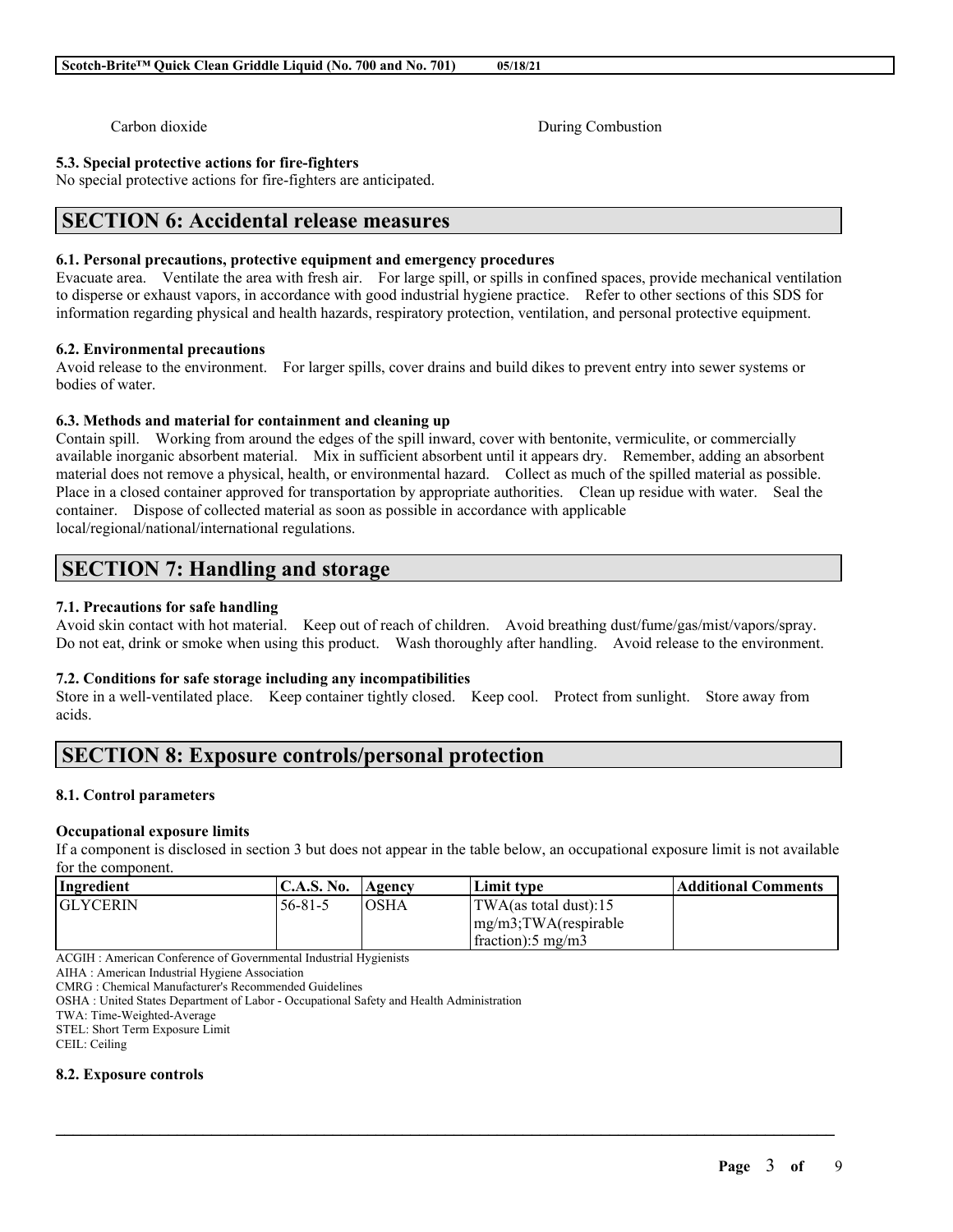#### **8.2.1. Engineering controls**

Provide appropriate local exhaust when product is heated. Use general dilution ventilation and/or local exhaust ventilation to control airborne exposures to below relevant Exposure Limits and/or control dust/fume/gas/mist/vapors/spray. If ventilation is not adequate, use respiratory protection equipment.

### **8.2.2. Personal protective equipment (PPE)**

#### **Eye/face protection**

Select and use eye/face protection to prevent contact based on the results of an exposure assessment. The following eye/face protection(s) are recommended: Full Face Shield

Safety Glasses with side shields

#### **Skin/hand protection**

Select and use gloves and/or protective clothing approved to relevant local standards to prevent skin contact based on the results of an exposure assessment. Selection should be based on use factors such as exposure levels, concentration of the substance or mixture, frequency and duration, physical challenges such as temperature extremes, and other use conditions. Consult with your glove and/or protective clothing manufacturer for selection of appropriate compatible gloves/protective clothing.

Gloves made from the following material(s) are recommended: Butyl Rubber Neoprene

Nitrile Rubber

### **Respiratory protection**

Under normal use conditions, airborne exposures are not expected to be significant enough to require respiratory protection. An exposure assessment may be needed to decide if a respirator is required. If a respirator is needed, use respirators as part of a full respiratory protection program. Based on the results of the exposure assessment, select from the following respirator type(s) to reduce inhalation exposure:

 $\mathcal{L}_\mathcal{L} = \mathcal{L}_\mathcal{L} = \mathcal{L}_\mathcal{L} = \mathcal{L}_\mathcal{L} = \mathcal{L}_\mathcal{L} = \mathcal{L}_\mathcal{L} = \mathcal{L}_\mathcal{L} = \mathcal{L}_\mathcal{L} = \mathcal{L}_\mathcal{L} = \mathcal{L}_\mathcal{L} = \mathcal{L}_\mathcal{L} = \mathcal{L}_\mathcal{L} = \mathcal{L}_\mathcal{L} = \mathcal{L}_\mathcal{L} = \mathcal{L}_\mathcal{L} = \mathcal{L}_\mathcal{L} = \mathcal{L}_\mathcal{L}$ 

Half facepiece or full facepiece air-purifying respirator suitable for particulates, including oily mists

For questions about suitability for a specific application, consult with your respirator manufacturer.

#### **Thermal hazards**

Wear heat insulating gloves when handling hot material to prevent thermal burns.

# **SECTION 9: Physical and chemical properties**

#### **9.1. Information on basic physical and chemical properties**

| Appearance                       |                      |
|----------------------------------|----------------------|
| <b>Physical state</b>            | Liquid               |
| Color                            | Yellow-Orange        |
| Odor                             | Mild Odor            |
| <b>Odor threshold</b>            | No Data Available    |
| рH                               | Approximately 12     |
| <b>Melting point</b>             | Not Applicable       |
| <b>Boiling Point</b>             | Approximately 248 °F |
| <b>Flash Point</b>               | No flash point       |
| <b>Evaporation rate</b>          | No Data Available    |
| <b>Flammability (solid, gas)</b> | Not Applicable       |
| <b>Flammable Limits(LEL)</b>     | Not Applicable       |
| <b>Flammable Limits(UEL)</b>     | Not Applicable       |
| <b>Vapor Pressure</b>            | Not Applicable       |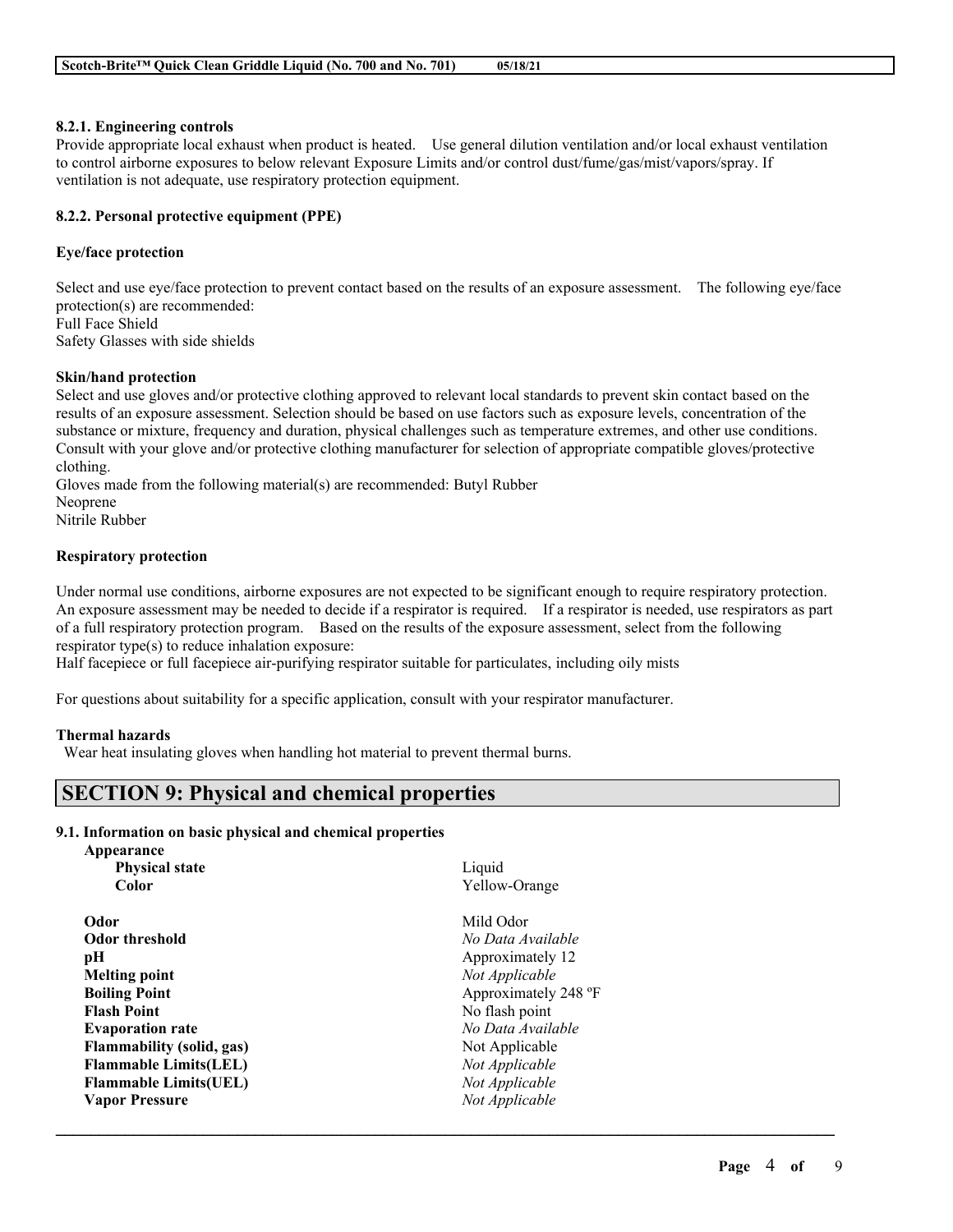| <b>Vapor Density</b>                   | Not Applicable                                             |  |
|----------------------------------------|------------------------------------------------------------|--|
| <b>Density</b>                         | $1.3$ g/ml                                                 |  |
| <b>Specific Gravity</b>                | Approximately 1.3 [Ref Std: WATER=1]                       |  |
| <b>Solubility in Water</b>             | Complete                                                   |  |
| Solubility-non-water                   | No Data Available                                          |  |
| Partition coefficient: n-octanol/water | Not Applicable                                             |  |
| <b>Autoignition temperature</b>        | 698 °F [Details: CONDITIONS: For glycerin only (NFPA, 11th |  |
|                                        | ed.                                                        |  |
| <b>Decomposition temperature</b>       | No Data Available                                          |  |
| <b>Viscosity</b>                       | Approximately 200 centipoise                               |  |
| <b>Hazardous Air Pollutants</b>        | $\theta$                                                   |  |
| Molecular weight                       | Not Applicable                                             |  |
| <b>Volatile Organic Compounds</b>      | $\theta$                                                   |  |
| <b>Percent volatile</b>                | $10 - 30\%$                                                |  |
| VOC Less H2O & Exempt Solvents         | 0                                                          |  |
|                                        |                                                            |  |

# **SECTION 10: Stability and reactivity**

#### **10.1. Reactivity**

This material may be reactive with certain agents under certain conditions - see the remaining headings in this section.

## **10.2. Chemical stability**

Stable.

#### **10.3. Possibility of hazardous reactions** Hazardous polymerization will not occur.

**10.4. Conditions to avoid** Not determined

#### **10.5. Incompatible materials** Strong acids

# **10.6. Hazardous decomposition products**

### **Substance Condition**

None known.

Refer to section 5.2 for hazardous decomposition products during combustion.

# **SECTION 11: Toxicological information**

The information below may not be consistent with the material classification in Section 2 if specific ingredient **classifications are mandated by a competent authority. In addition, toxicological data on ingredients may not be** reflected in the material classification and/or the signs and symptoms of exposure, because an ingredient may be present below the threshold for labeling, an ingredient may not be available for exposure, or the data may not be **relevant to the material as a whole.**

**11.1. Information on Toxicological effects**

**Signs and Symptoms of Exposure**

Based on test data and/or information on the components, this material may produce the following health effects:

 $\mathcal{L}_\mathcal{L} = \mathcal{L}_\mathcal{L} = \mathcal{L}_\mathcal{L} = \mathcal{L}_\mathcal{L} = \mathcal{L}_\mathcal{L} = \mathcal{L}_\mathcal{L} = \mathcal{L}_\mathcal{L} = \mathcal{L}_\mathcal{L} = \mathcal{L}_\mathcal{L} = \mathcal{L}_\mathcal{L} = \mathcal{L}_\mathcal{L} = \mathcal{L}_\mathcal{L} = \mathcal{L}_\mathcal{L} = \mathcal{L}_\mathcal{L} = \mathcal{L}_\mathcal{L} = \mathcal{L}_\mathcal{L} = \mathcal{L}_\mathcal{L}$ 

**Inhalation:**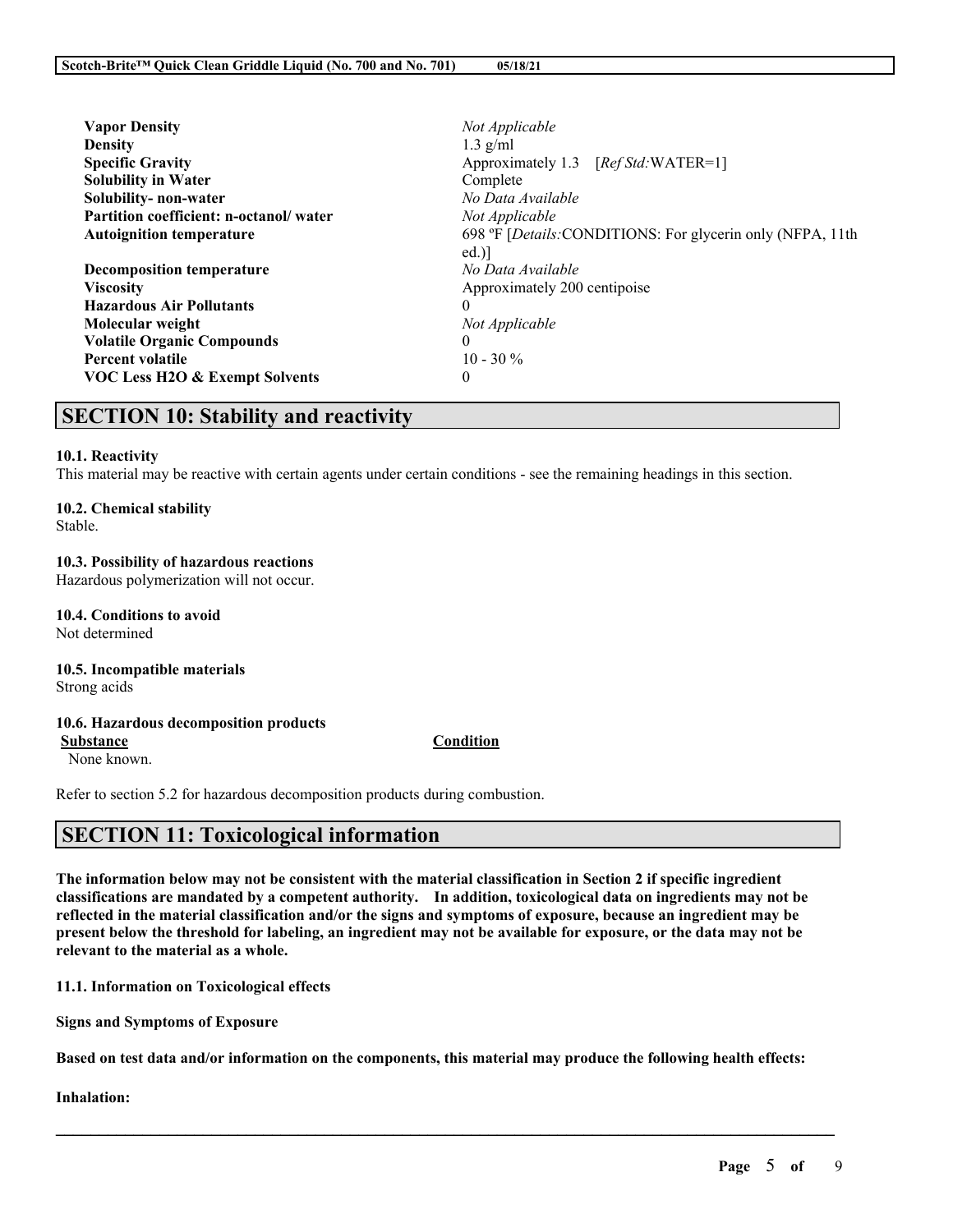Respiratory Tract Irritation: Signs/symptoms may include cough, sneezing, nasal discharge, headache, hoarseness, and nose and throat pain.

### **Skin Contact:**

During heating: Thermal Burns: Signs/symptoms may include intense pain, redness and swelling, and tissue destruction. Mild Skin Irritation: Signs/symptoms may include localized redness, swelling, itching, and dryness.

### **Eye Contact:**

During heating: Thermal Burns: Signs/symptoms may include severe pain, redness and swelling, and tissue destruction.

#### **Ingestion:**

Gastrointestinal Irritation: Signs/symptoms may include abdominal pain, stomach upset, nausea, vomiting and diarrhea.

#### **Toxicological Data**

If a component is disclosed in section 3 but does not appear in a table below, either no data are available for that endpoint or the data are not sufficient for classification.

#### **Acute Toxicity**

| Name                    | Route                             | <b>Species</b> | Value                                             |
|-------------------------|-----------------------------------|----------------|---------------------------------------------------|
| Overall product         | Dermal                            |                | No data available; calculated $ATE > 5,000$ mg/kg |
| Overall product         | Inhalation-<br>Dust/Mist(4<br>hr) |                | No data available; calculated ATE >12.5 mg/l      |
| Overall product         | Ingestion                         |                | No data available; calculated $ATE > 5,000$ mg/kg |
| <b>GLYCERIN</b>         | Dermal                            | Rabbit         | LD50 estimated to be $> 5,000$ mg/kg              |
| <b>GLYCERIN</b>         | Ingestion                         | Rat            | $LD50 > 5,000$ mg/kg                              |
| POTASSIUM CARBONATE     | Dermal                            | Rabbit         | $LD50 > 2,000$ mg/kg                              |
| POTASSIUM CARBONATE     | Inhalation-                       | Rat            | $LC50 > 5.58$ mg/l                                |
|                         | Dust/Mist                         |                |                                                   |
|                         | (4 hours)                         |                |                                                   |
| POTASSIUM CARBONATE     | Ingestion                         | Rat            | LD50<br>$1,870$ mg/kg                             |
| <b>SODIUM CARBONATE</b> | Dermal                            | Rabbit         | $LD50 > 2,000$ mg/kg                              |
| <b>SODIUM CARBONATE</b> | Ingestion                         | Rat            | LD50<br>$2,800$ mg/kg                             |

 $ATE = acute$  toxicity estimate

#### **Skin Corrosion/Irritation**

| Name                    | <b>Species</b> | Value                     |
|-------------------------|----------------|---------------------------|
|                         |                |                           |
| Overall product         | Professio      | Mild irritant             |
|                         | nal            |                           |
|                         | judgeme        |                           |
|                         | nt             |                           |
| <b>GLYCERIN</b>         | Rabbit         | No significant irritation |
| POTASSIUM CARBONATE     | Rabbit         | Minimal irritation        |
| <b>SODIUM CARBONATE</b> | Rabbit         | No significant irritation |

#### **Serious Eye Damage/Irritation**

| Name                | <b>Species</b> | Value                     |
|---------------------|----------------|---------------------------|
|                     |                |                           |
| Overall product     | In vitro       | No significant irritation |
|                     | data           |                           |
| GLYCERIN            | Rabbit         | No significant irritation |
| POTASSIUM CARBONATE | Rabbit         | Corrosive                 |
| SODIUM CARBONATE    | Rabbit         | Corrosive                 |

#### **Skin Sensitization**

| <b>Name</b>  | <b>Species</b> | $\mathbf{v}$ $\mathbf{v}$<br>⁄ alue |
|--------------|----------------|-------------------------------------|
| YCERIN<br>GL | ∼<br>Guinea    | $\sim$<br>classified<br>Not.        |
|              | pig            |                                     |

 $\mathcal{L}_\mathcal{L} = \mathcal{L}_\mathcal{L} = \mathcal{L}_\mathcal{L} = \mathcal{L}_\mathcal{L} = \mathcal{L}_\mathcal{L} = \mathcal{L}_\mathcal{L} = \mathcal{L}_\mathcal{L} = \mathcal{L}_\mathcal{L} = \mathcal{L}_\mathcal{L} = \mathcal{L}_\mathcal{L} = \mathcal{L}_\mathcal{L} = \mathcal{L}_\mathcal{L} = \mathcal{L}_\mathcal{L} = \mathcal{L}_\mathcal{L} = \mathcal{L}_\mathcal{L} = \mathcal{L}_\mathcal{L} = \mathcal{L}_\mathcal{L}$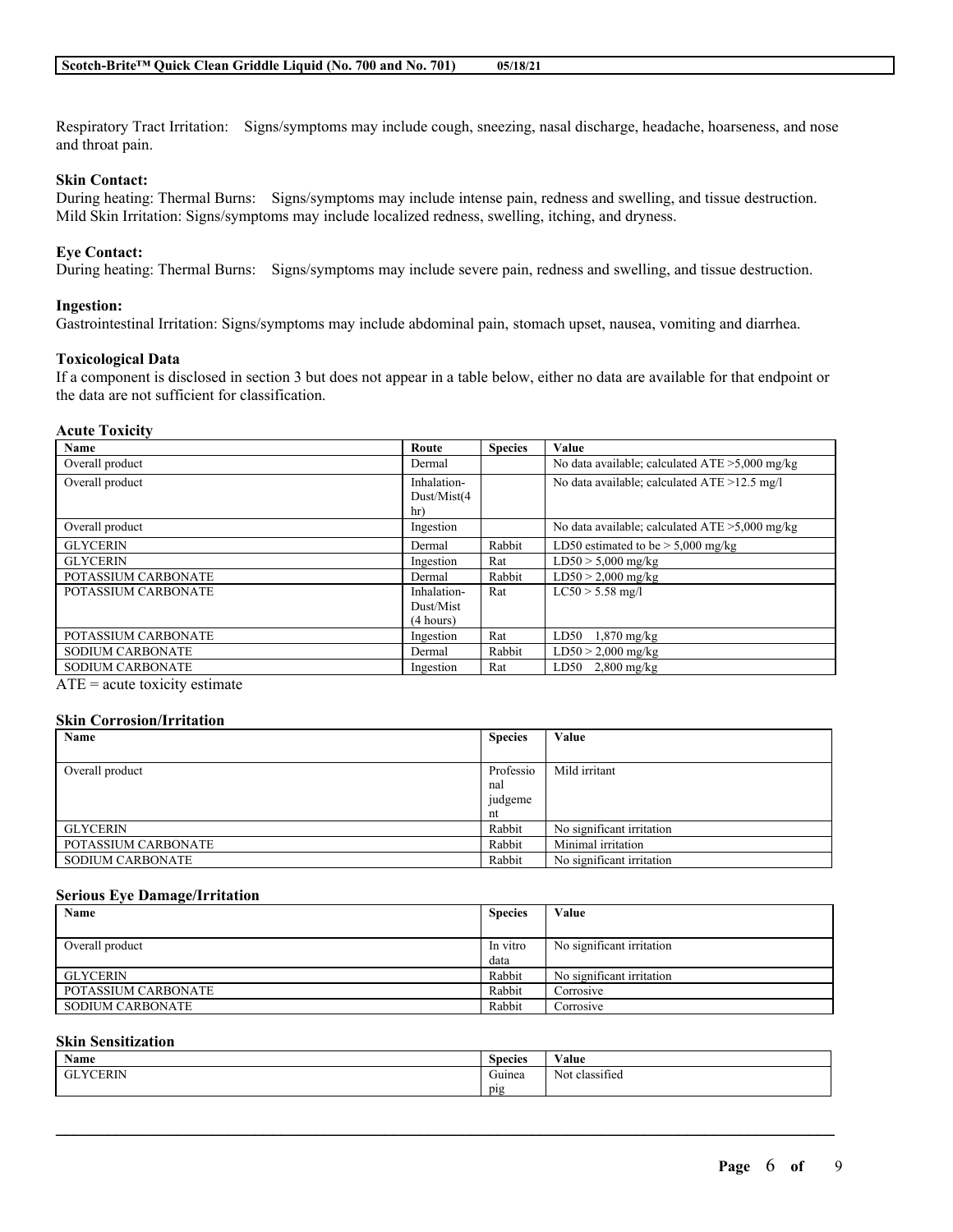### **Respiratory Sensitization**

For the component/components, either no data are currently available or the data are not sufficient for classification.

#### **Germ Cell Mutagenicity**

| <b>Name</b>               | Route    | <b>WY 3</b><br>Value |
|---------------------------|----------|----------------------|
| 'ARBONATE<br>SODIU<br>JM. | In Vitro | Not mutagenic        |

### **Carcinogenicity**

| Name            | Route     | $\sim$<br><b>Species</b> | Value                                          |
|-----------------|-----------|--------------------------|------------------------------------------------|
| <b>GLYCERIN</b> | Ingestion | Mouse                    | Some positive data exist, but the data are not |
|                 |           |                          | sufficient for classification                  |

#### **Reproductive Toxicity**

### **Reproductive and/or Developmental Effects**

| Name                    | Route     | Value                                  | <b>Species</b> | <b>Test Result</b> | Exposure        |
|-------------------------|-----------|----------------------------------------|----------------|--------------------|-----------------|
|                         |           |                                        |                |                    | <b>Duration</b> |
| <b>GLYCERIN</b>         | Ingestion | Not classified for female reproduction | Rat            | <b>NOAEL 2,000</b> | 2 generation    |
|                         |           |                                        |                | mg/kg/day          |                 |
| <b>GLYCERIN</b>         | Ingestion | Not classified for male reproduction   | Rat            | <b>NOAEL 2,000</b> | 2 generation    |
|                         |           |                                        |                | mg/kg/day          |                 |
| <b>GLYCERIN</b>         | Ingestion | Not classified for development         | Rat            | <b>NOAEL 2,000</b> | 2 generation    |
|                         |           |                                        |                | mg/kg/day          |                 |
| <b>SODIUM CARBONATE</b> | Ingestion | Not classified for development         | Mouse          | <b>NOAEL 340</b>   | during          |
|                         |           |                                        |                | mg/kg/day          | organogenesi    |
|                         |           |                                        |                |                    |                 |

### **Target Organ(s)**

### **Specific Target Organ Toxicity - single exposure**

| Name                                 | Route      | Target Organ(s)        | Value                            | Species | <b>Test Result</b>            | Exposure<br><b>Duration</b> |
|--------------------------------------|------------|------------------------|----------------------------------|---------|-------------------------------|-----------------------------|
| <b>POTASSIUM</b><br><b>CARBONATE</b> | Inhalation | respiratory irritation | May cause respiratory irritation |         | <b>NOAEL</b> not<br>available |                             |

### **Specific Target Organ Toxicity - repeated exposure**

| Name                    | Route      | Target Organ(s)        | Value          | <b>Species</b> | <b>Test Result</b> | <b>Exposure</b> |
|-------------------------|------------|------------------------|----------------|----------------|--------------------|-----------------|
|                         |            |                        |                |                |                    | <b>Duration</b> |
| <b>GLYCERIN</b>         | Inhalation | respiratory system     | Not classified | Rat            | <b>NOAEL 3.91</b>  | 14 days         |
|                         |            | heart   liver   kidney |                |                | mg/l               |                 |
|                         |            | and/or bladder         |                |                |                    |                 |
| <b>GLYCERIN</b>         | Ingestion  | endocrine system       | Not classified | Rat            | <b>NOAEL</b>       | 2 years         |
|                         |            | hematopoietic          |                |                | 10.000             |                 |
|                         |            | system   liver         |                |                | mg/kg/day          |                 |
|                         |            | kidney and/or          |                |                |                    |                 |
|                         |            | bladder                |                |                |                    |                 |
| <b>SODIUM CARBONATE</b> | Inhalation | respiratory system     | Not classified | Rat            | LOAEL 0.07         | 3 months        |
|                         |            |                        |                |                | mg/l               |                 |

#### **Aspiration Hazard**

For the component/components, either no data are currently available or the data are not sufficient for classification.

### Please contact the address or phone number listed on the first page of the SDS for additional toxicological information **on this material and/or its components.**

 $\mathcal{L}_\mathcal{L} = \mathcal{L}_\mathcal{L} = \mathcal{L}_\mathcal{L} = \mathcal{L}_\mathcal{L} = \mathcal{L}_\mathcal{L} = \mathcal{L}_\mathcal{L} = \mathcal{L}_\mathcal{L} = \mathcal{L}_\mathcal{L} = \mathcal{L}_\mathcal{L} = \mathcal{L}_\mathcal{L} = \mathcal{L}_\mathcal{L} = \mathcal{L}_\mathcal{L} = \mathcal{L}_\mathcal{L} = \mathcal{L}_\mathcal{L} = \mathcal{L}_\mathcal{L} = \mathcal{L}_\mathcal{L} = \mathcal{L}_\mathcal{L}$ 

# **SECTION 12: Ecological information**

### **Ecotoxicological information**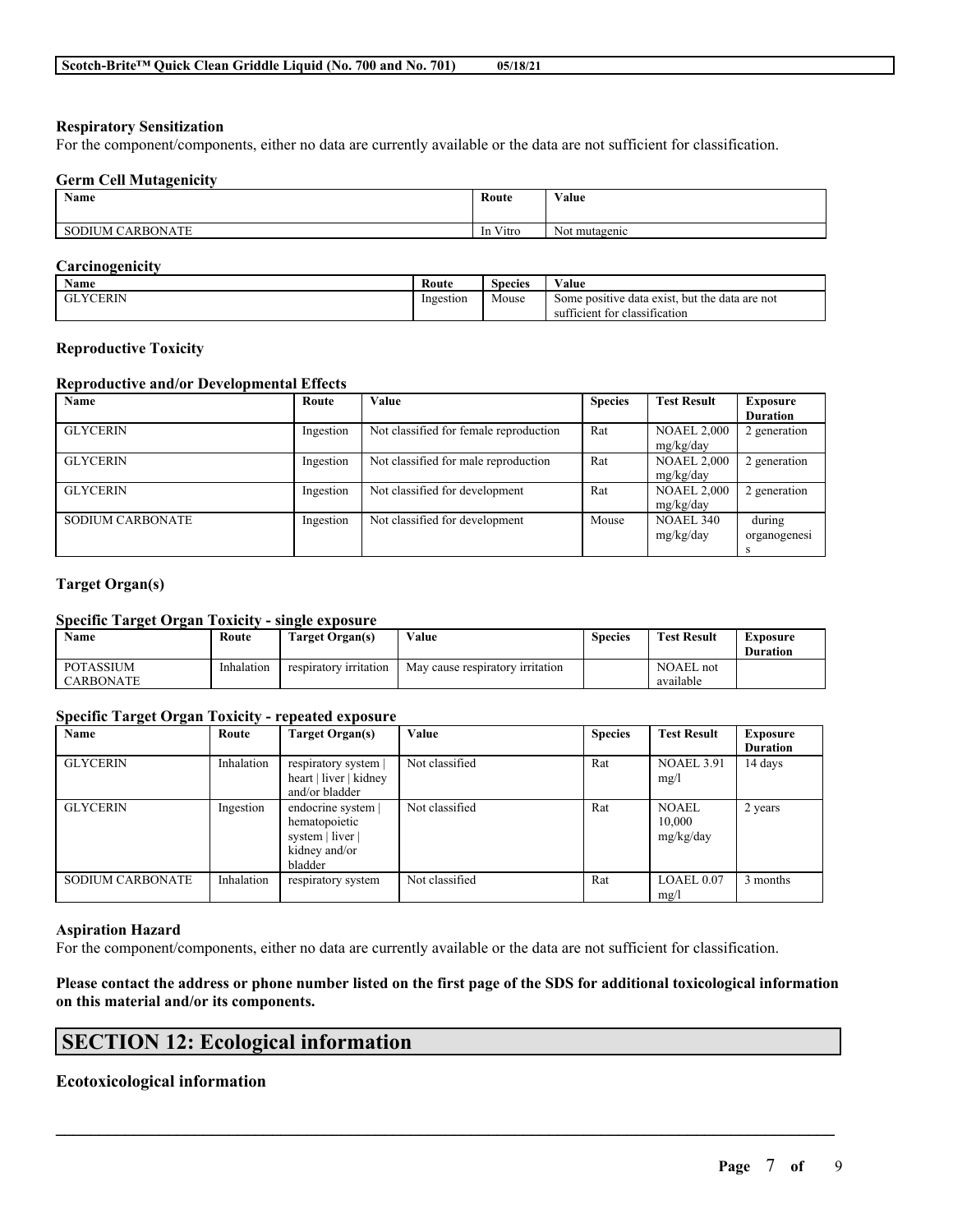Please contact the address or phone number listed on the first page of the SDS for additional ecotoxicological information on this material and/or its components.

### **Chemical fate information**

Please contact the address or phone number listed on the first page of the SDS for additional chemical fate information on this material and/or its components.

# **SECTION 13: Disposal considerations**

#### **13.1. Disposal methods**

Dispose of contents/ container in accordance with the local/regional/national/international regulations.

Prior to disposal, consult all applicable authorities and regulations to insure proper classification. Dispose of waste product in a permitted industrial waste facility. As a disposal alternative, incinerate in a permitted waste incineration facility. Proper destruction may require the use of additional fuel during incineration processes. Empty and clean product containers may be disposed as non-hazardous waste. Consult your specific regulations and service providers to determine available options and requirements.

#### **EPA Hazardous Waste Number (RCRA):** Not regulated

# **SECTION 14: Transport Information**

For Transport Information, please visit http://3M.com/Transportinfo or call 1-800-364-3577 or 651-737-6501.

# **SECTION 15: Regulatory information**

### **15.1. US Federal Regulations**

#### **EPCRA 311/312 Hazard Classifications:**

| <b>Physical Hazards</b> |
|-------------------------|
| Not applicable          |

### **Health Hazards**

Not applicable

### **15.2. State Regulations**

### **15.3. Chemical Inventories**

The components of this material are in compliance with the provisions of Australia National Industrial Chemical Notification and Assessment Scheme (NICNAS). Certain restrictions may apply. Contact the selling division for additional information.

The components of this product are in compliance with the new substance notification requirements of CEPA.

The components of this material are in compliance with the China "Measures on Environmental Management of New Chemical Substance". Certain restrictions may apply. Contact the selling division for additional information.

The components of this material are in compliance with the provisions of the Korean Toxic Chemical Control Law. Certain restrictions may apply. Contact the selling division for additional information.

The components of this material are in compliance with the provisions of Japan Chemical Substance Control Law. Certain restrictions may apply. Contact the selling division for additional information.

 $\mathcal{L}_\mathcal{L} = \mathcal{L}_\mathcal{L} = \mathcal{L}_\mathcal{L} = \mathcal{L}_\mathcal{L} = \mathcal{L}_\mathcal{L} = \mathcal{L}_\mathcal{L} = \mathcal{L}_\mathcal{L} = \mathcal{L}_\mathcal{L} = \mathcal{L}_\mathcal{L} = \mathcal{L}_\mathcal{L} = \mathcal{L}_\mathcal{L} = \mathcal{L}_\mathcal{L} = \mathcal{L}_\mathcal{L} = \mathcal{L}_\mathcal{L} = \mathcal{L}_\mathcal{L} = \mathcal{L}_\mathcal{L} = \mathcal{L}_\mathcal{L}$ 

The components of this material are in compliance with the provisions of Philippines RA 6969 requirements. Certain